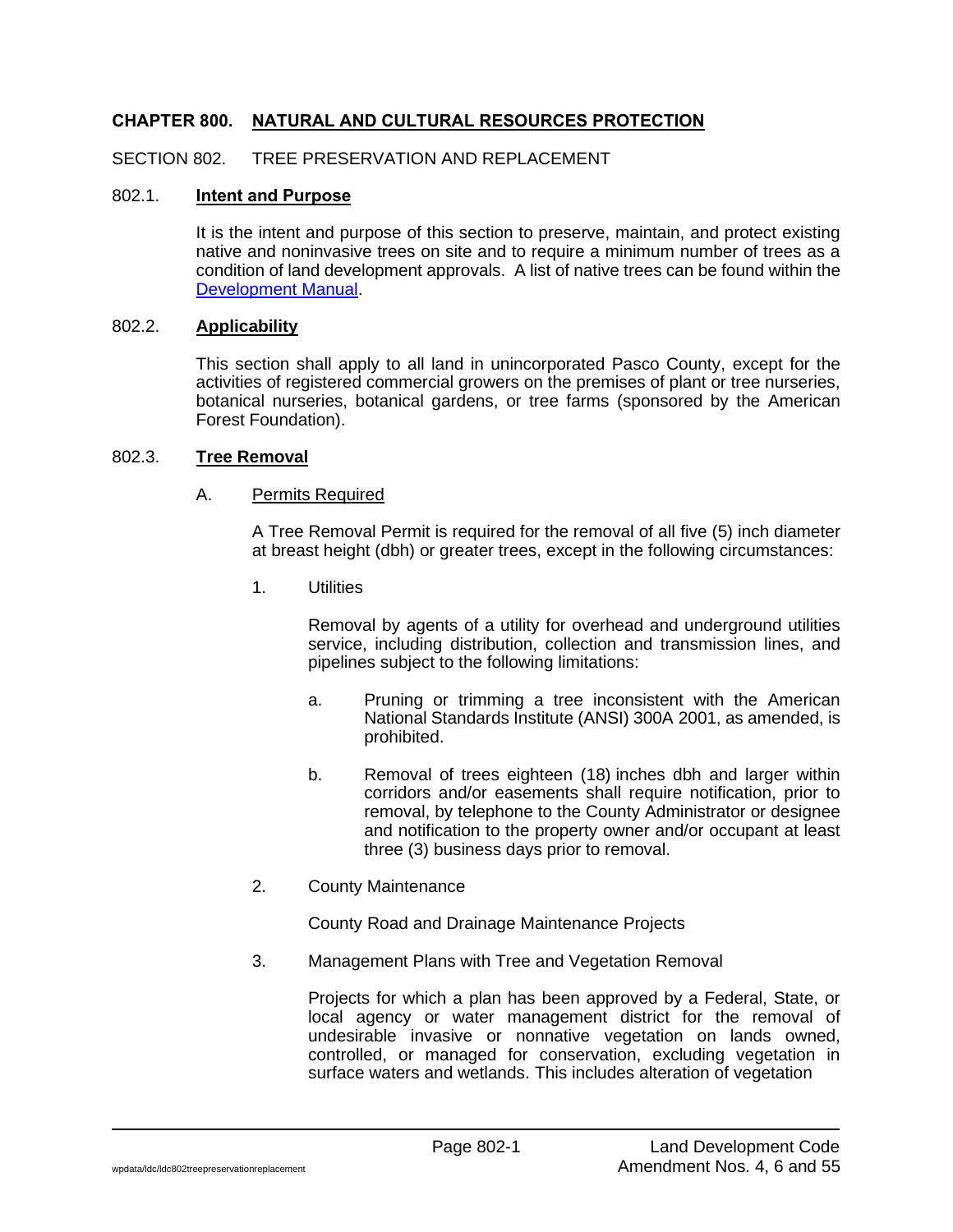pursuant to an adopted management plan for government-maintained parks, recreation areas, wildlife management areas, conservation areas, and preserves.

4. County Approved Management Plan

Activities consistent with a management plan adopted by or reviewed and approved in writing by the County, provided that the activity furthers the natural values and functions of the ecological communities present, such as clearing firebreaks for prescribed burns.

5. Fencing

The minimal removal of trees necessary to install a fence or wall defining a property line, provided that all of the following conditions are complied with:

- a. The fencing or wall is not related to the requirements of a development plan;
- b. The path cleared for the fence does not exceed ten (10) feet in width;
- c. No equipment heavier than a one (1) ton pickup truck, handheld outdoor power equipment, or a standard farm tractor is used in clearing the fence or installing the fence; and
- d. No dredge or fill activity is required other than the installation of posts and fence materials.
- 6. Survey or Other Test Required

The necessary removal of vegetation by, or at the direction of, a State of Florida licensed professional surveyor and mapper, professional geologist, or professional engineer to conduct a survey or other required test, provided that no tree of special significance tree is removed and the path cleared does not exceed ten (10) feet in width.

- 7. Exotic Species (provided the tree is not part of a required landscape plan or tree permit plan) and Invasive Species
- 8. Palms and Pines

Any tree of the palm family or pine family (other than long-leaf pine) on single-family lots, unless part of an adopted replanting or landscaping plan.

9. Bona Fide Agricultural Land

Tree removal on lands classified as bona fide agricultural land for ad valorem taxation purposes pursuant to Section 193.461, Florida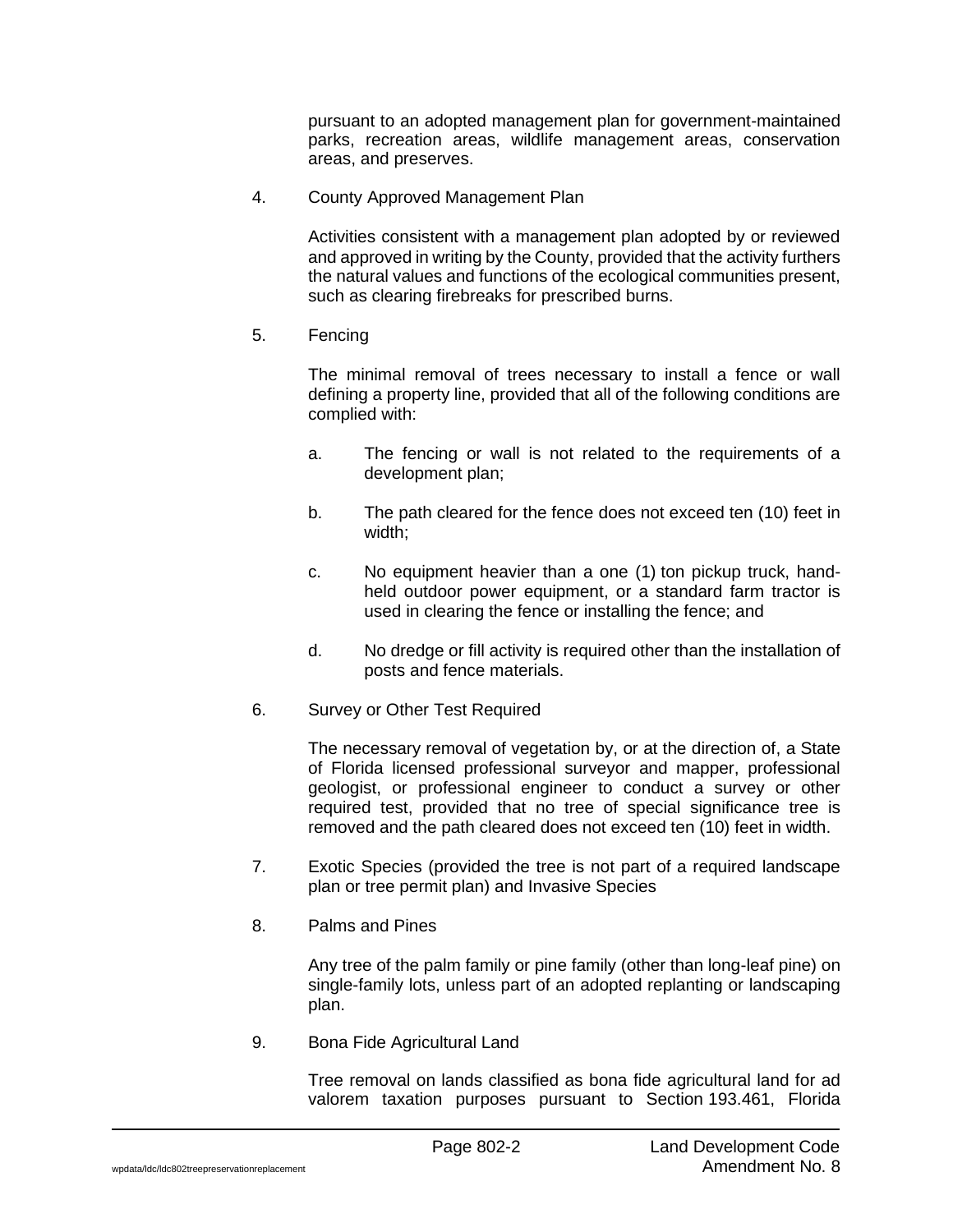Statutes, or proposed for bona fide agricultural purposes, except that such activity must be done in compliance with the Southwest Florida Water Management District (SWFWMD), the Florida Department of Environmental Protection regulations, and silviculture Best Management Practices. Tree replacement and/or mitigation shall be required for trees removed pursuant to a proposed application for land classification if such application is not granted within one (1) calendar year of removal. This exemption from the tree removal requirements shall expire upon submittal of a PSP or PDP application, unless the PSP or PDP is denied, rescinded or expires, in which case the exemption shall be reinstated. Pine trees and palm trees or other trees planted specifically for harvesting are not included and may be harvested pursuant to the agricultural exemption. Applications for a PSP or PDP submitted prior to June 8, 2016, the effective date of Ordinance 16-12, may continue to rely on this exemption after the submittal of a PSP or PDP. The expiration of the exemption from the tree removal requirements hereunder shall not affect a landowner's ability to apply for, receive, or maintain an agricultural classification pursuant to Florida Statutes Section 193.461.

10. Single-Family Residential Lots with Existing Homes

Tree Removal Permits on single-family lots with existing homes are only required for trees greater than five (5) inch diameter at breast height.

- B. Tree Removal Permit Applications
	- 1. Tree Removal Associated with Development Activity
		- a. Intent and Purpose

It is intended that consideration of tree removal will be part of a holistic evaluation of a project proposal. While retaining existing trees and vegetation is encouraged, it is also recognized that trees have a life span and are subject to injury and disease. It is the intention of this section to protect trees that are currently healthy and viable and are able to remain so for a significant period after development. It is also recognized that tree removal is often an inevitable part of development and as such, replacement of tree canopy is often a necessary and preferred alternative.

b. Development Plan Submittals

Applications associated with Development Permit requests shall include the following: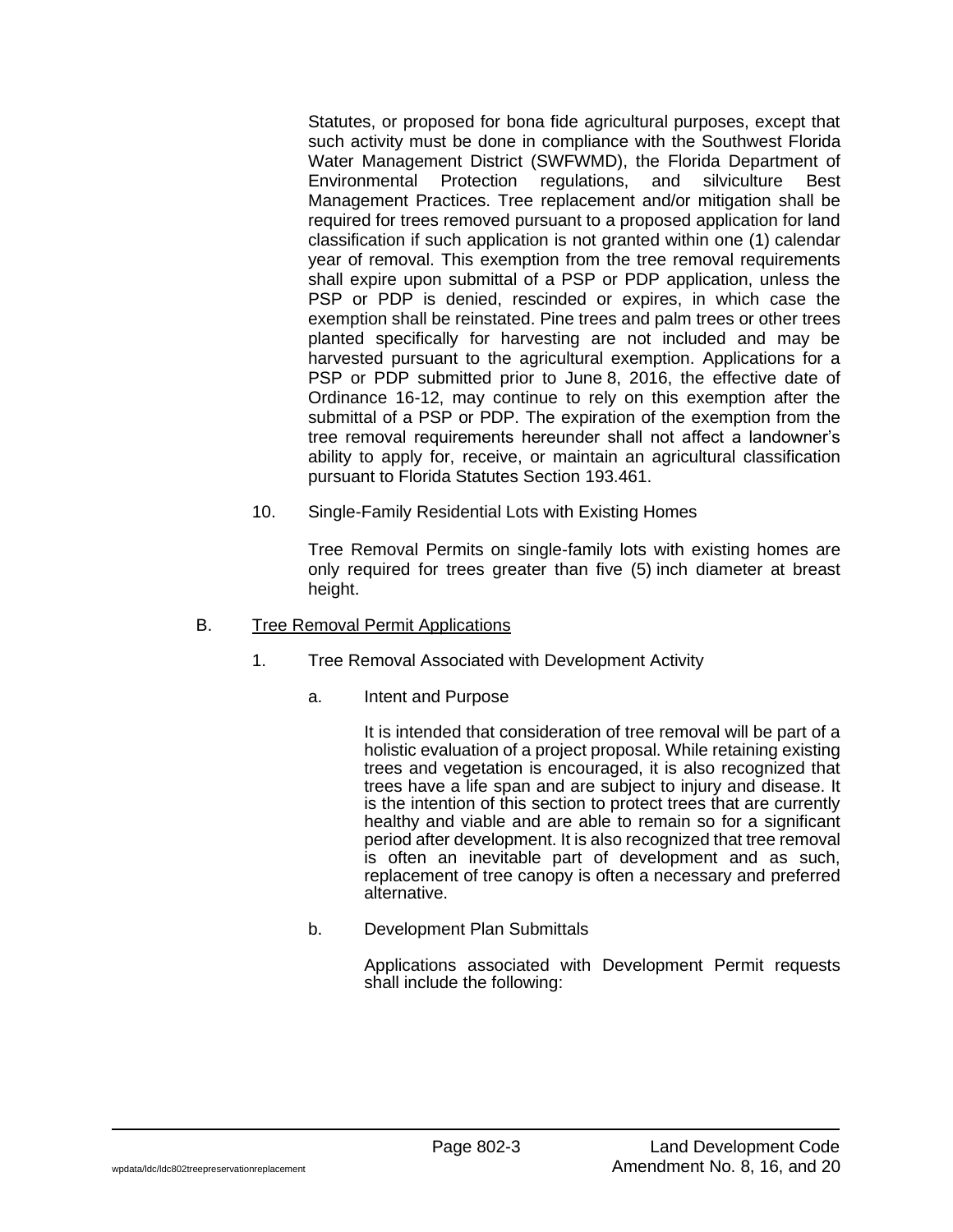- (1) A tree location survey identifying all trees ten (10) inches dbh and larger. Unless otherwise permitted by the Zoning Administrator or designee, tree surveys shall not have been completed more than three (3) years in advance of submittal. In no case, shall tree surveys have been completed more than five (5) years in advance of submittal, unless part of a previous approval. If a tree survey was prepared in association with a previous approval, a modified tree survey verifying tree diameter information (as certified by an arborist) shall be submitted at the time of preliminary site plan review.
- (2) An inventory of identified trees by type and size (not including palm and pine trees, except for longleaf).
- (3) A tree plan prepared or approved by a registered landscape architect as authorized by Chapter 481, Florida Statutes, as amended, or other type of professional as approved by the County Administrator or designee. The tree plan shall be part of the landscape plan for the site and the overall design plan and shall consider the following:
	- (a) Minimizing tree removal through design creativity and sensitivity using requests for alternative standards and modifications as appropriate to permit existing trees to remain on site.
	- (b) Design and location of streets, accessways, sidewalks, and other hardscape shall consider the location of trees.
	- (c) Stature, strength, health, and endurance of existing trees with due consideration given to fill requirements of the proposed development.
- (4) *Representative sample.* A representative sample provides an estimate of tree coverage by surveying a portion of the property containing dense tree cover and applying the survey results to the entire property, or to all areas of the property with dense tree cover. The use of a representative sample is discretionary to the county, and the county may alter the methodology used on a case-by-case basis to best suit the specific circumstances. The following parameters shall be followed when developing a representative sample:
	- (a) The survey area shall contain a minimum area of 10,000 square feet.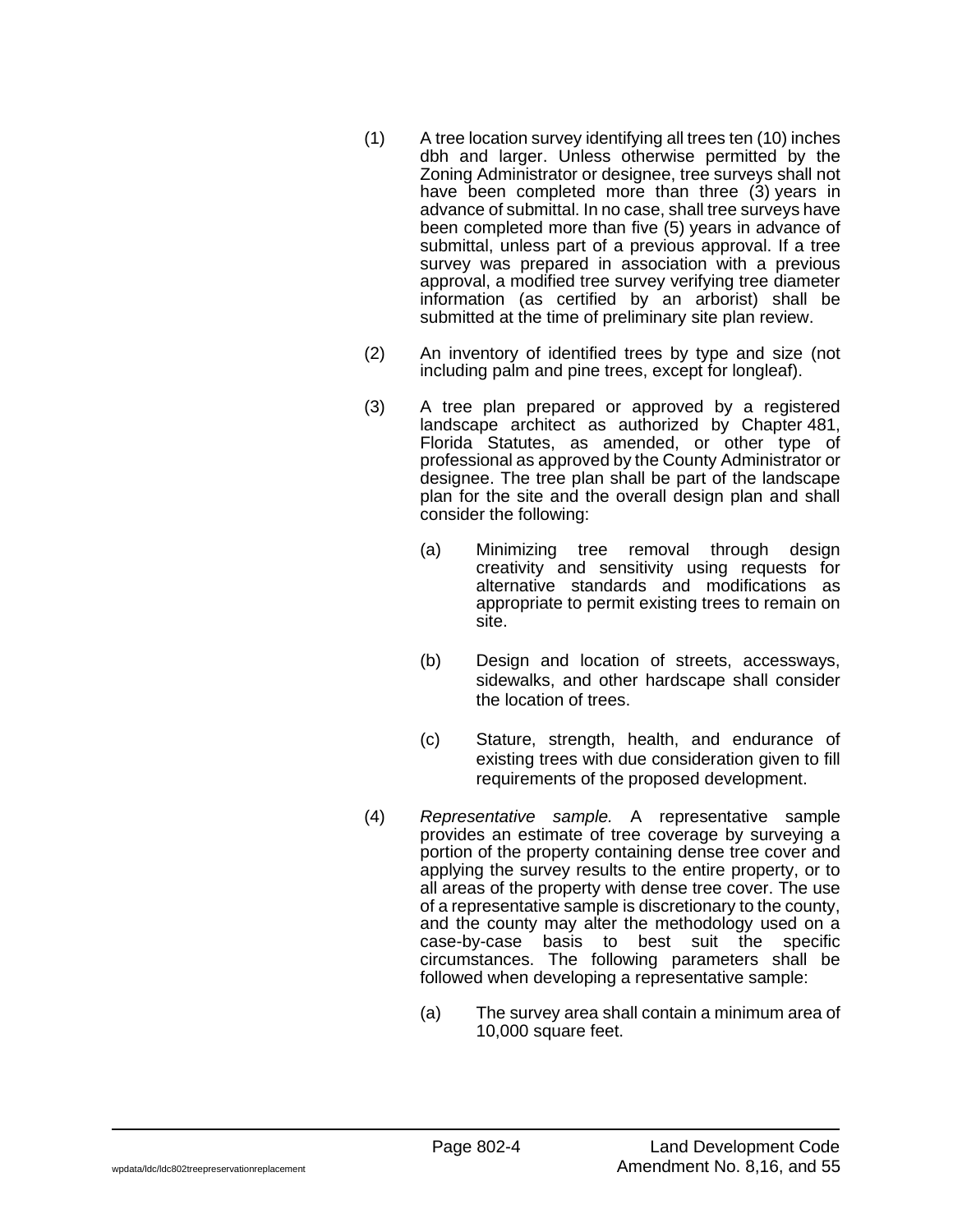- (b) The survey area shall be representative of other areas of the property in terms of tree density, growth characteristics and species.
- (c) It is acceptable to utilize multiple survey areas representing varying tree densities and growth characteristics on the property.
- (d) A current aerial map identifying the sample area(s) will be required to be submitted in conjunction with an explanation of the methodology used to develop the representative sample shall be explained in a plan note.
- c. Development Approval Required

Approval to remove trees shall be part of the overall development approval and shall only be allowed after the development approval is granted.

- 2. Individual Tree Removal Permits
	- a. Applications

Applications for individual Tree Removal Permits, or Tree Removal Permits not in association with a development proposal, shall be submitted on the forms and in the manner prescribed by the County Administrator or designee in the Development Manual. The application shall include a sketch of the location of the tree or trees proposed for removal and an analysis of the reason removal should be authorized.

b. Criteria to Allow Removal

The following shall be considered by the County Administrator or designee when determining whether to approve a request for tree removal:

(1) Proximity to Structures

Whether the tree or root system is determined to be detrimental to the integrity of a structure or proposed structure's foundation.

(2) Thinning

Whether the removal of the tree would be beneficial to the enhanced growth of other trees on site.

(3) Safety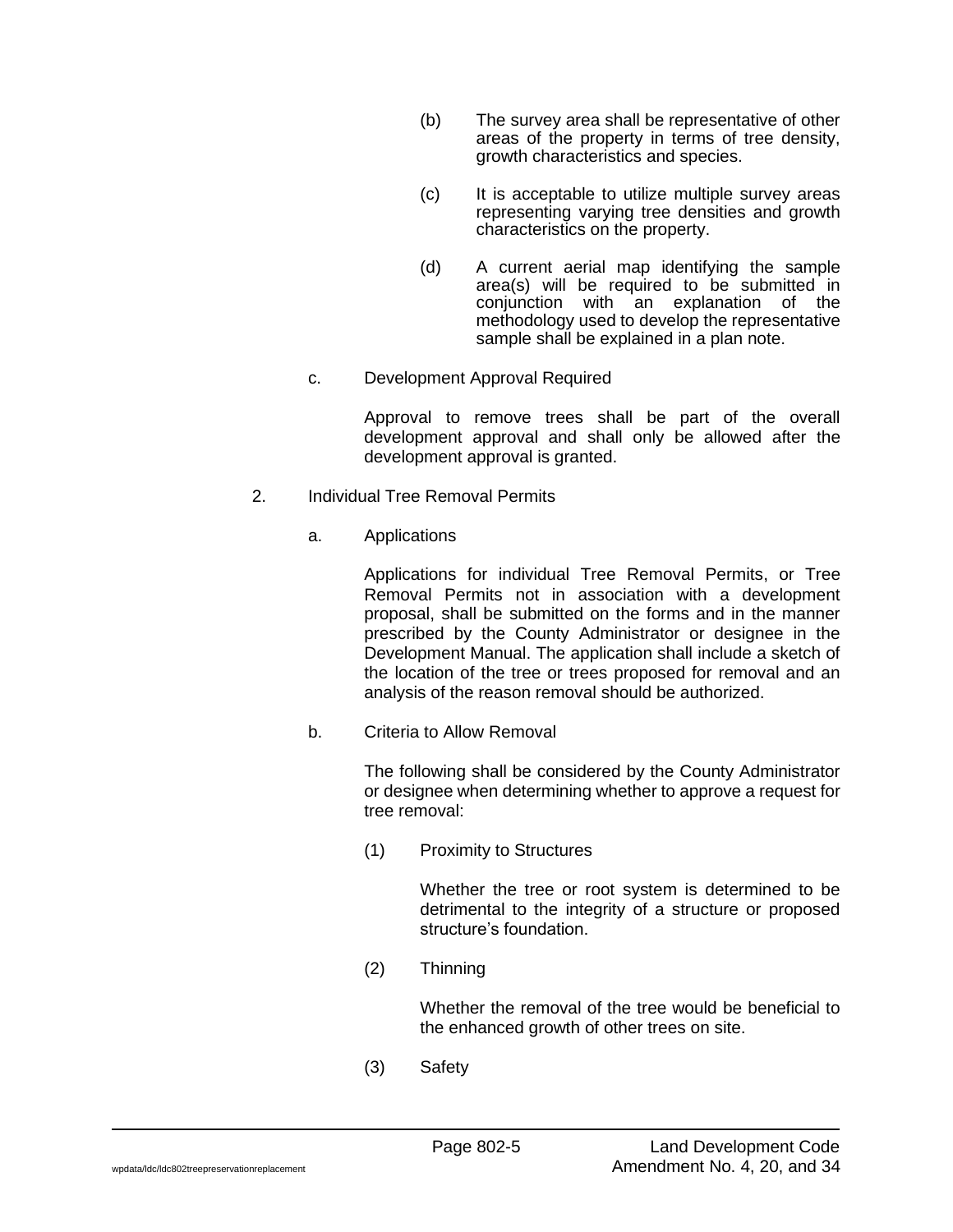Whether the tree poses a hazard and the hazard cannot be eliminated through other means, such as trimming.

(4) Condition of Tree

Whether the tree is dead; irreversibly diseased; insect ridden; or weakened by age, storm, fire, or other natural causes or act of God rendering it beyond saving. When this condition is field verified by an arborist, tree replacement is not required.

(5) Not Viable in Future

If the tree will be damaged or killed by required site grading, excavation, and/or fill.

- (6) Whether the tree is subject to the provisions of Section 802.3.D, Removal of Previously Approved and Required Tree Plantings.
- c. Denied Requests

In circumstances where the request to remove a tree or trees is denied by the County Administrator or designee, the applicant may supply additional information from a certified arborist for review.

#### C. Tree Replacement and Mitigation

- 1. Tree Replacement
	- a. Residential Tree Replacement where trees were not planted in accordance with a site development plan approved by the County.

A replacement tree shall be required to be planted for each tree removed from existing single family, two (2) family, or mobile home lots, including those on agriculturally zoned property, where the removal will result in fewer beneficial trees remaining on the lot in accordance with Section 905.2.D.2.a.

- b. Replacement on Other Than Residential Lots
	- (1) Replacement Ratio

Trees of ten (10) inches dbh and larger which are allowed to be removed shall be replaced as follows:

(a) For live oak (*Quercus Virginiana)*, the total caliper inches of replacement trees shall equal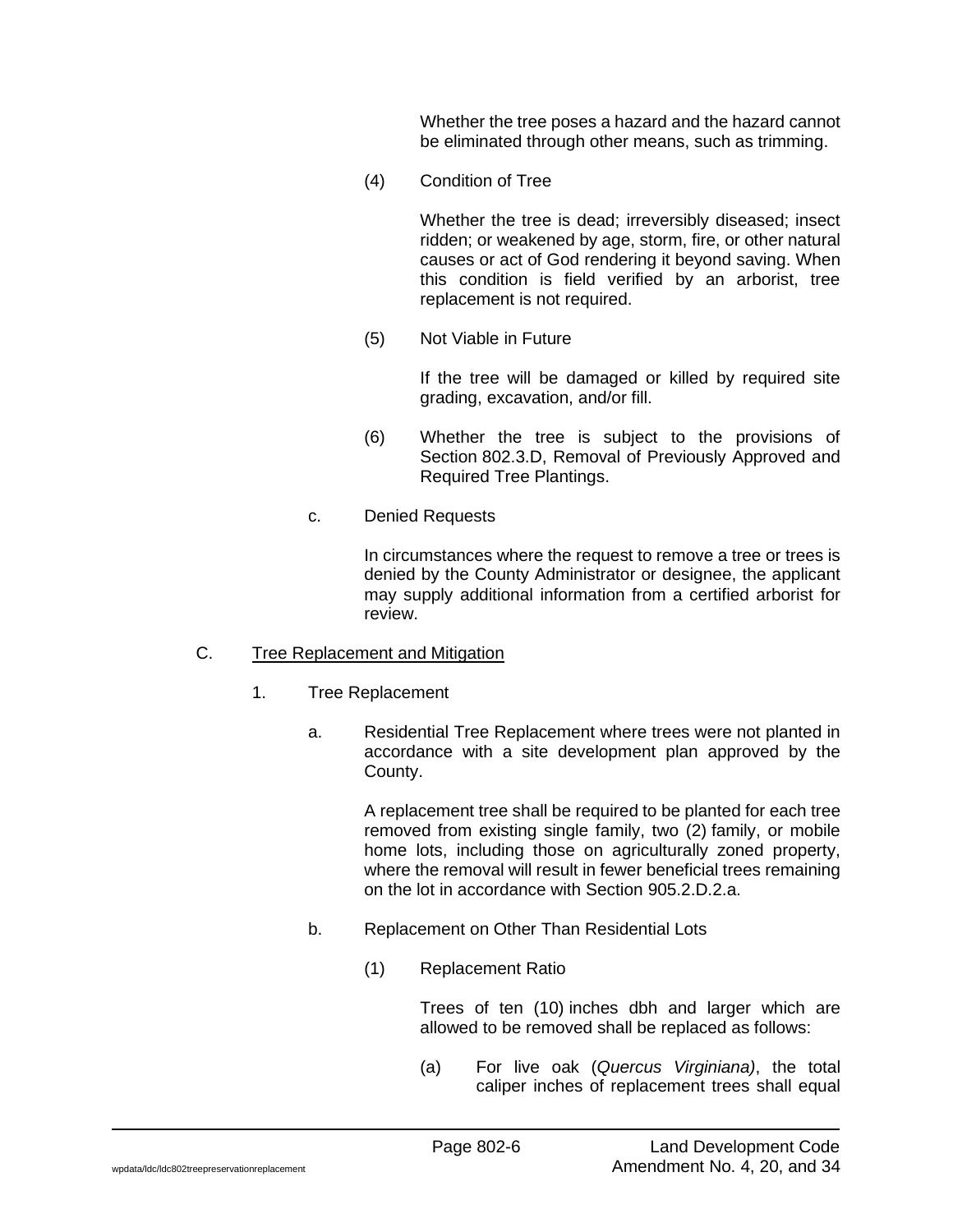the total caliper inches of live oaks removed, rounded to the nearest whole number.

- (b) For other trees, the total caliper inches of replacement trees shall equal one-third the total caliper inches removed, rounded up to the next whole inch.
- (2) Planting Credit

Credit against the required replacement trees will be given for trees planted pursuant to the landscaping and buffering requirements. Trees located within environmentally sensitive lands shall not be credited toward the total number of required trees.

(3) Tree Mitigation Fund

If the applicant demonstrates to the satisfaction of the County Administrator or designee that a site cannot accommodate the total number of replacement trees required by this section as a result of insufficient planting area, the applicant shall provide a monetary contribution to the Tree Mitigation Fund at the rate established by resolution of the Board of County Commissioners (BCC) as follows:

- (a) For residential projects, \$50.00 per inch of the total caliper inches of replacement trees that could not be accommodated on the site, but not to exceed \$500.00 for each residential unit.
- (b) For residential projects which are designated as qualifying affordable housing projects, \$10.00 per inch of the total caliper inches of replacement trees that could not be accommodated on the site, but not to exceed \$50.00 for each residential unit.
- (c) For non-residential projects, \$50.00 per inch of the total caliper inches of replacement trees for that could not be accommodated on the site , but not to exceed \$500.00 for each 2,000 square feet of first floor building area.
- (d) For non-residential projects where there is no building area, \$50.00 per inch of caliper inches of replacement trees that could not be accommodated on the site.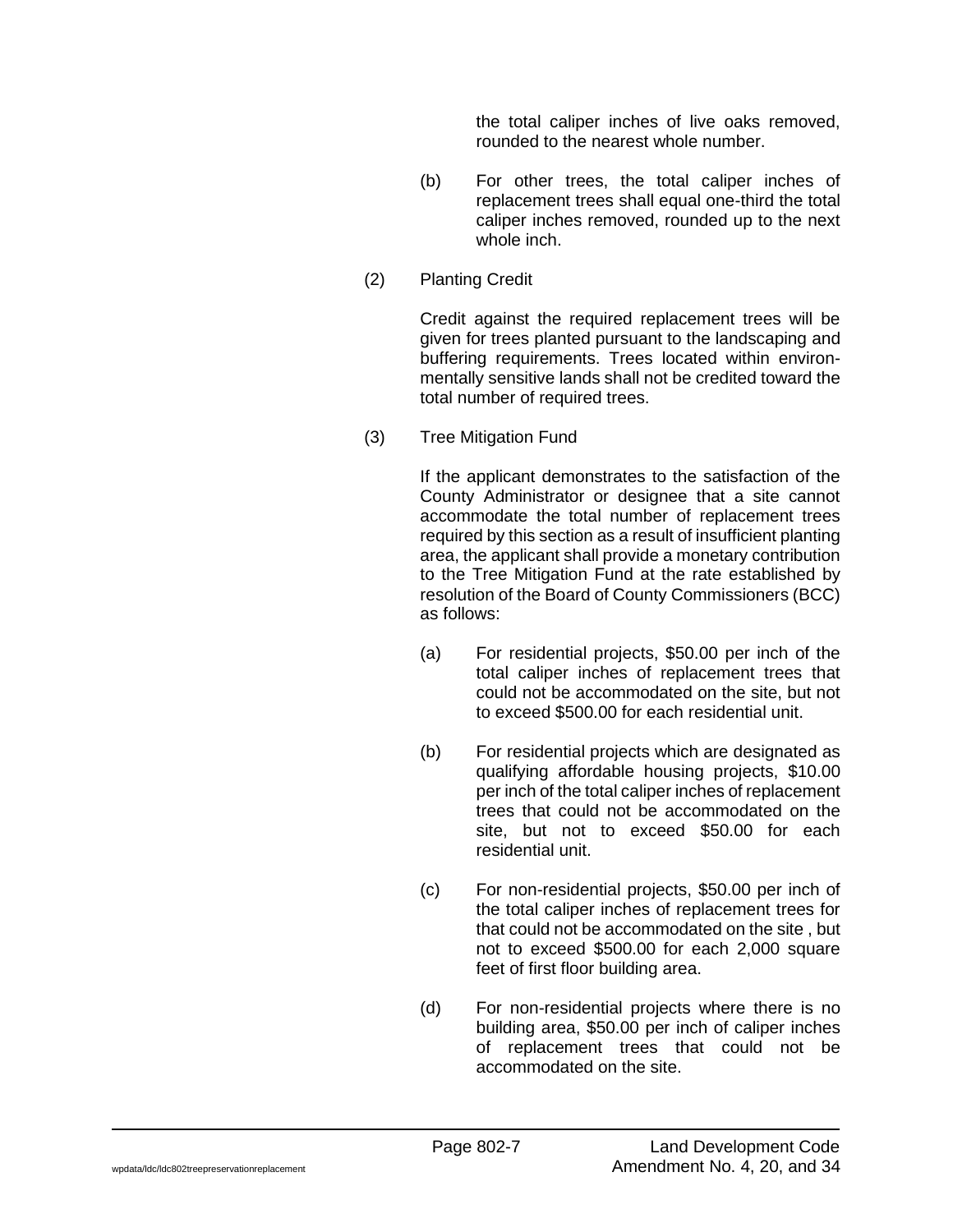- D. Removal of Previously Approved and Required Tree Plantings where trees were planted in accordance with a site or development plan approved by the County.
	- 1. Applicability

This section applies only to trees that were planted as part of a development project where the trees installed in accordance with the approved plan are damaging utilities, sidewalks, parking areas, or structures (problem trees).

2. Verification of Problem Trees where trees were planted in accordance with a site or development plan approved by the County prior to January 1, 2017.

The applicant shall provide written confirmation that the tree is causing damage and that measures, such as excavation under roots, meandering or reinforcing the sidewalk, or pruning roots are not appropriate and the tree should be removed. If not all trees of a particular species are causing similar-type damage, it may be presumed that the remaining trees of that species will become problematic in the future and may also be removed pursuant to this section.

3. Verification of Problem Trees where trees were planted in accordance with a plan approved by the County after January 1, 2017.

A licensed arborist or certified landscape architect shall provide written verification that the tree is causing damage and that mitigation efforts, such as excavation under roots, meandering sidewalks, installation of alternate sub-base materials or pruning roots are not appropriate and the tree should be removed.

- 4. Authority to Request Removal of Problem Trees
	- a. In residential projects, the homeowners' association, Community Development District, or similar entity having authority may submit an application for removal of problem trees located on the property under the control of the entity. Where such entities do not exist, an authorized representative of the neighborhood, through petition of the affected owners, may apply.
	- b. In nonresidential projects, the property owner, merchants' association, or similar entity having authority may submit an application for problem tree removal.
- 5. Submittal Requirements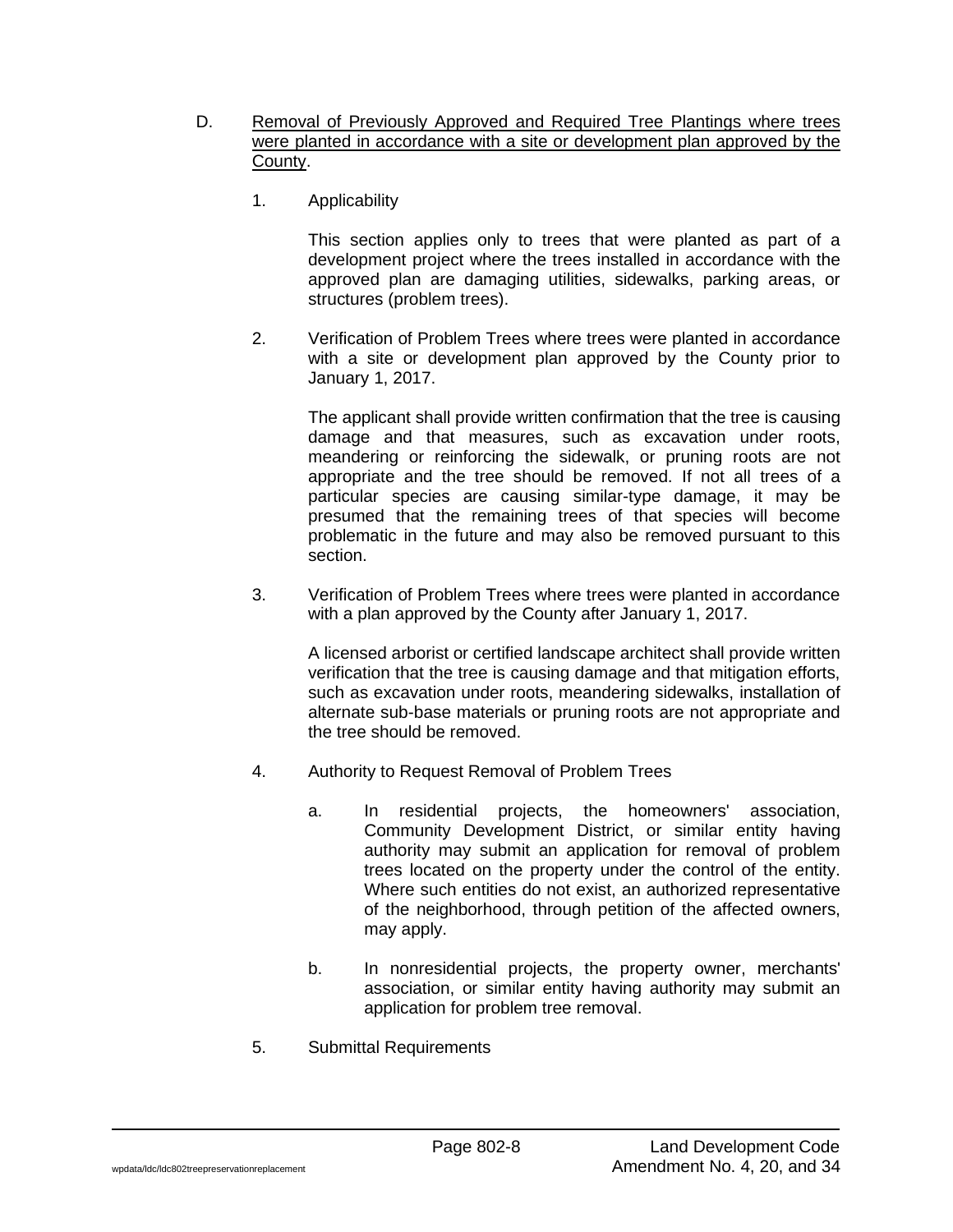An applicant shall submit required information in the form as specified by the County Administrator or designee. Plans shall be drawn at a readable scale and include:

- a. The location and number of the problem trees to be removed;
- b. The planting locations and number of replacement trees, including botanical names;
- c. Application fee; and
- d. Proof of authority.
- 6. Replanting Requirements
	- a. Problem trees shall be replaced at 1:1 for each problem tree removed.
	- b. Replacement trees shall be of a species appropriate for the placement area and comply with the principle of "right plant, right place." Additional resources, such as Costello, L.R. & Jones, K.S. Reducing Infrastructure Damage By Tree Roots: A Compendium of Strategies, 2003, should be consulted.
	- c. Replacement trees shall meet the quality of standards in this Code and be planted, installed, and maintained according to the requirements of this Code.
	- d. Replacement trees shall only be planted within an easement so as not to interfere with the use of that easement, and shall not be planted under any present or planned overhead or underground utility, nor within any County maintained rights-ofway or on public lands without prior County approval through the appropriate review process.
	- e. Replacement trees proposed for planting in County maintained rights-of-way will require the submittal of a report and mitigation plan prepared by a Certified Landscape Architect or Licensed Arborist. Said mitigation plan shall outline preventive measures for trees that have a potential to cause damage to structures, including but not limited to, sidewalks, utilities, parking areas, storm drains, or common ground walkways as identified by Certified Landscape Architect or Licensed Arborist. Such mitigation measures shall include solutions such as installation of alternative sub-base materials, installation of root barriers, meandering sidewalks, or other similar preventive measures to ensure the most favorable outcome for healthy and viable plantings.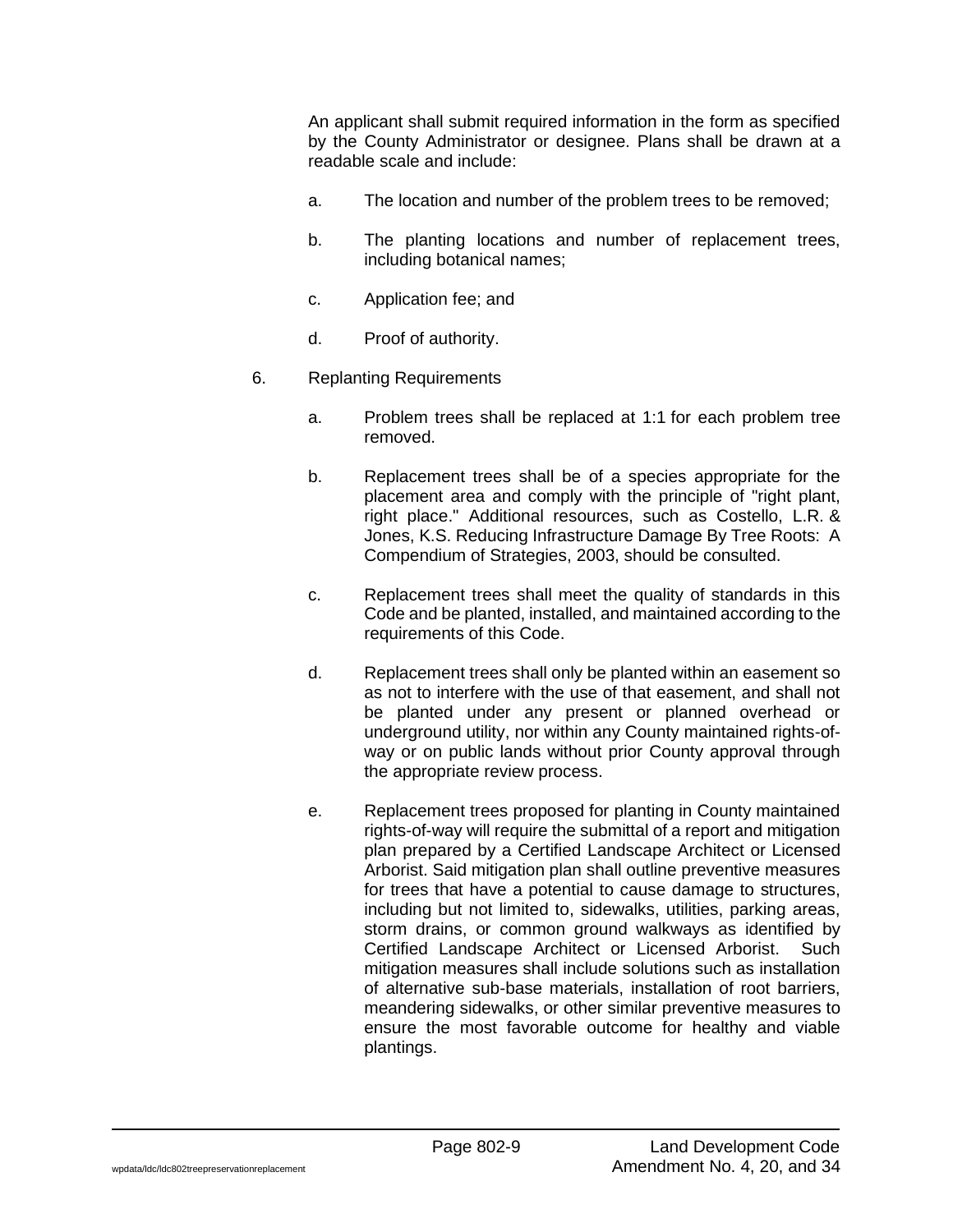- f. Where possible, replacement trees shall be installed in the same location as the problem tree was formerly located.
- g. If an appropriate replacement tree cannot be installed in the same location as the problem tree, the replacement tree shall be planted on site in another location or in other common areas, such as around drainage ponds, near a clubhouse, a park, or at the entrance of the project.
- h. If all of the replacement trees cannot be replaced on site, the applicant shall contribute to the Tree Mitigation Fund as provided for in Section 802.3.C.1.b.(3) and 802.3.E.

# E. Tree Mitigation Fund

1. Establishment

A tree mitigation trust fund is hereby established. All monies received by the County pursuant to this section shall be deposited in a separate revenue account known as the Tree Mitigation Fund, established and maintained apart from other general revenue funds and accounts of the County.

2. Purpose

The fund shall be used solely for the reimbursement of the purchase and planting of drought tolerant trees, as listed by the SWFWMD or the University of Florida Institute of Food and Agricultural Sciences and by the County Administrator or designee, and other landscape plants or native trees and landscaping plants meeting the intent and purpose of this Code and the administrative costs as designated by the BCC.

3. Authorized Locations

Trees and other landscaping plants and materials purchased with fund monies may only be planted:

- a. On land owned by or under the control of the County;
- b. Where the County desires to assist homeowners and affordable housing project meet the tree plant requirements of this Code, after an assessment by the Community Development Division of property value and income level;
- c. To assist in the redevelopment of designated portions of Pasco County, including providing assistance to individual property owners; and
- d. To assist the District School Board of Pasco County in the creation and maintenance of attractive community assets. In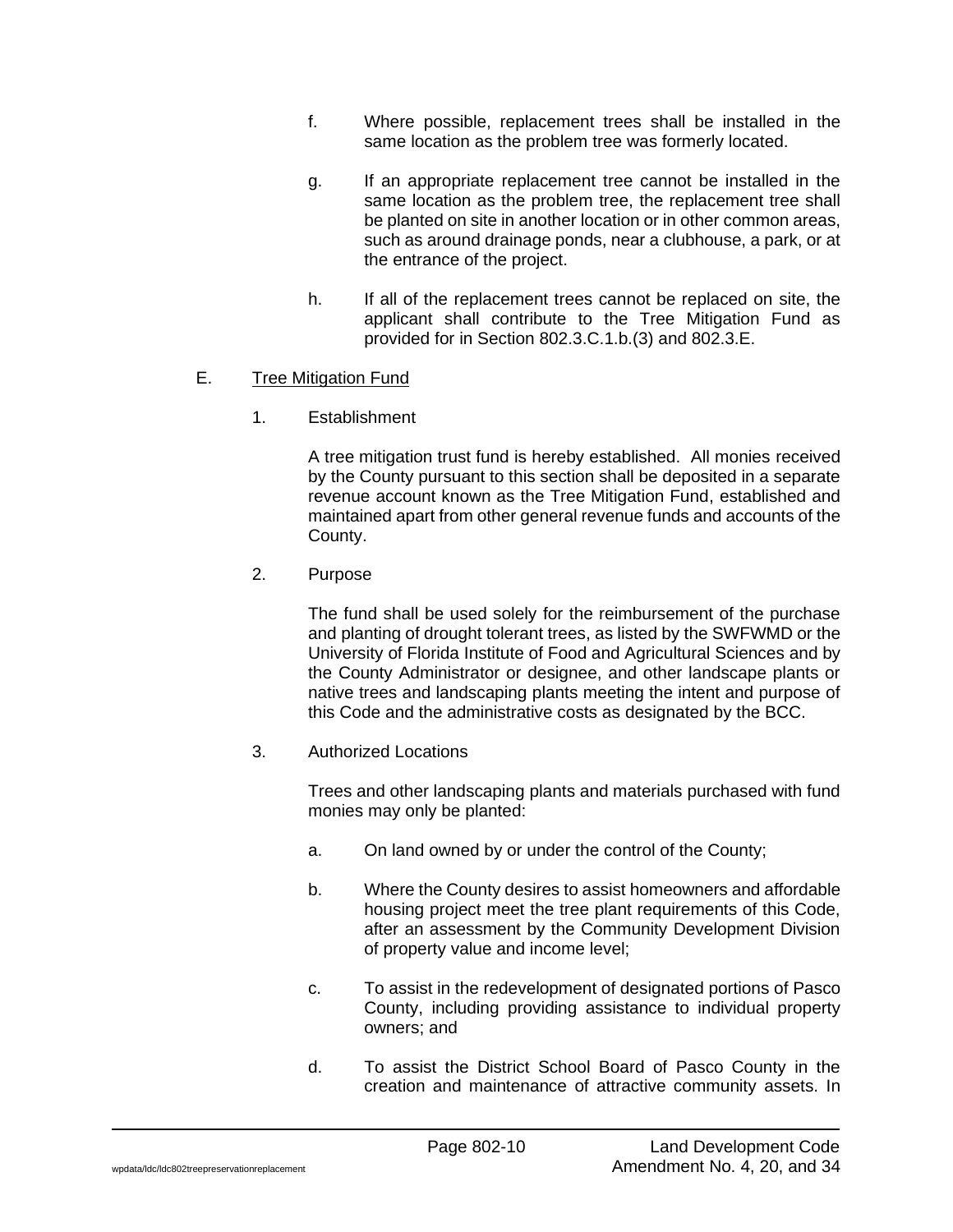this circumstance, the assistance shall be specifically approved by the BCC.

# F. Tree Standards

All trees required by this section to remain or be planted shall be alive, in good health, and meet the following standards:

- 1. Florida Grade No. 1. Trees to be planted shall be Florida Grade No. 1 or better pursuant to the Florida Department of Agriculture and Consumer Services, Division of Plant Industry, Grades, and Standards for Nursery Plants, which is incorporated herein by reference.
- 2. Trees shall be equal to or greater than two (2) inches in caliper. Multitrunked trees shall be equal to or greater than two (2) inches in caliper with a minimum of three (3) trunks.
- 3. Trees shall meet the following diversity standards:

| <b>Required Number of Trees</b> | <b>Required Species</b> |
|---------------------------------|-------------------------|
| $1 - 5$                         |                         |
| $6 - 10$                        | 2                       |
| $11 - 15$                       | 3                       |
| $16 - 20$                       | 4                       |
| $21 - 25$                       | 5                       |
| 26-30                           | 6                       |
| $31 - 35$                       |                         |
| 35 or more                      |                         |

- 4. Invasive or exotic species located within a project area shall be removed.
- 5. Tree plans shall designate a person or entity, other than the County, to be responsible for maintenance.
- 6. All trees shall be planted according to the Florida Chapter, International Society of Arboriculture Standards for Planting, which is incorporated herein by reference. All trees must be maintained in good condition and planted in locations with adequate open space to allow for mature treecanopy development.
- 7. A tree of the required size and type shall replace any required tree that dies within one (1) year from completion of construction of associated infrastructure improvements; issuance of a Certificate of Occupancy (CO) for the lot; or where no CO is required, final inspection or first use of the lot. Planting of such tree shall take place within thirty (30) days, unless an extension is requested by the applicant and granted by the County Administrator or designee. To increase likelihood of survivability, the tree may be located elsewhere on site.
- 8. Trees shall not be planted within any easement so as to interfere with the use of that easement, nor under any present or planned overhead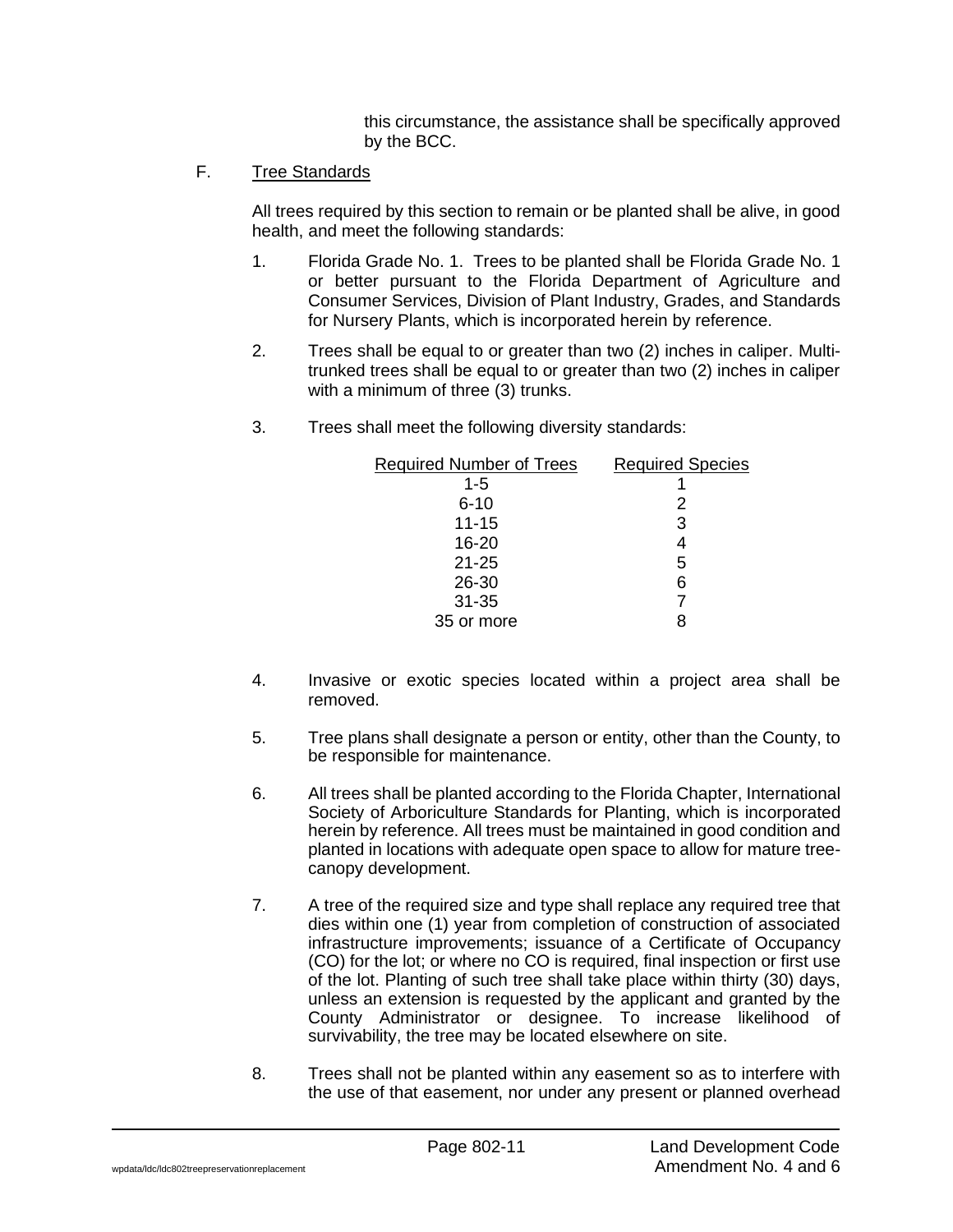utility, nor in any rights-of-way or on public lands without County approval through the appropriate review process.

9. Palms

Palm trees may be substituted for shade trees at a rate of three (3) palm trees, grouped together, for one (1) shade tree. Exceptions may be made for the Phoenix (not including Roebellini), which may be planted individually. Palms must have a minimum of ten (10) feet of clear trunk at the time of installation.

### G. Tree Protection Requirements

To ensure a healthy tree canopy in Pasco County, the following tree protection measures shall be complied with:

- 1. Tree Protection During Development
	- a. Marking and Barriers. Prior to the clearing or grubbing of land or the removal of any tree, the applicant shall clearly mark all trees for which Tree Removal Permits are requested and shall erect barriers around trees to be retained so as to create a protected zone.
		- (1) The protected zone shall radially extend from the tree trunk at a minimum distance equal to the tree's drip line.
		- (2) Barriers a minimum three (3) feet in height shall be erected outside the protected zone to prevent encroachment. Barriers shall remain in place and be in good condition throughout all development and building activity. Silt barriers, hay bales, or similarly effective erosion-control barriers shall be required in any areas where erosion or siltation may cause damage to retained trees.
		- (3) For large property areas, contained stands of trees to be retained that are separated from grubbing, clearing, and construction, in lieu of placing barriers around each tree, the stand of trees may be partitioned off by placing the barriers around the perimeter of the stand area on the sides where grubbing, clearing, construction, etc., is occurring, as long as an equivalent protected zone is established.
	- b. The application shall not cause or permit the movement of equipment or the storage of equipment, material, and debris or fill to be placed in the protected zone. No excavation shall occur within the protected zone, and there shall be no cleaning of equipment or material or the storage or disposal of waste materials, such as paints, petroleum products, oils, solvents, asphalts, concrete, mortar, or any other material within the protected zone. There shall be no fire or burning within thirty (30) feet of the protected zone.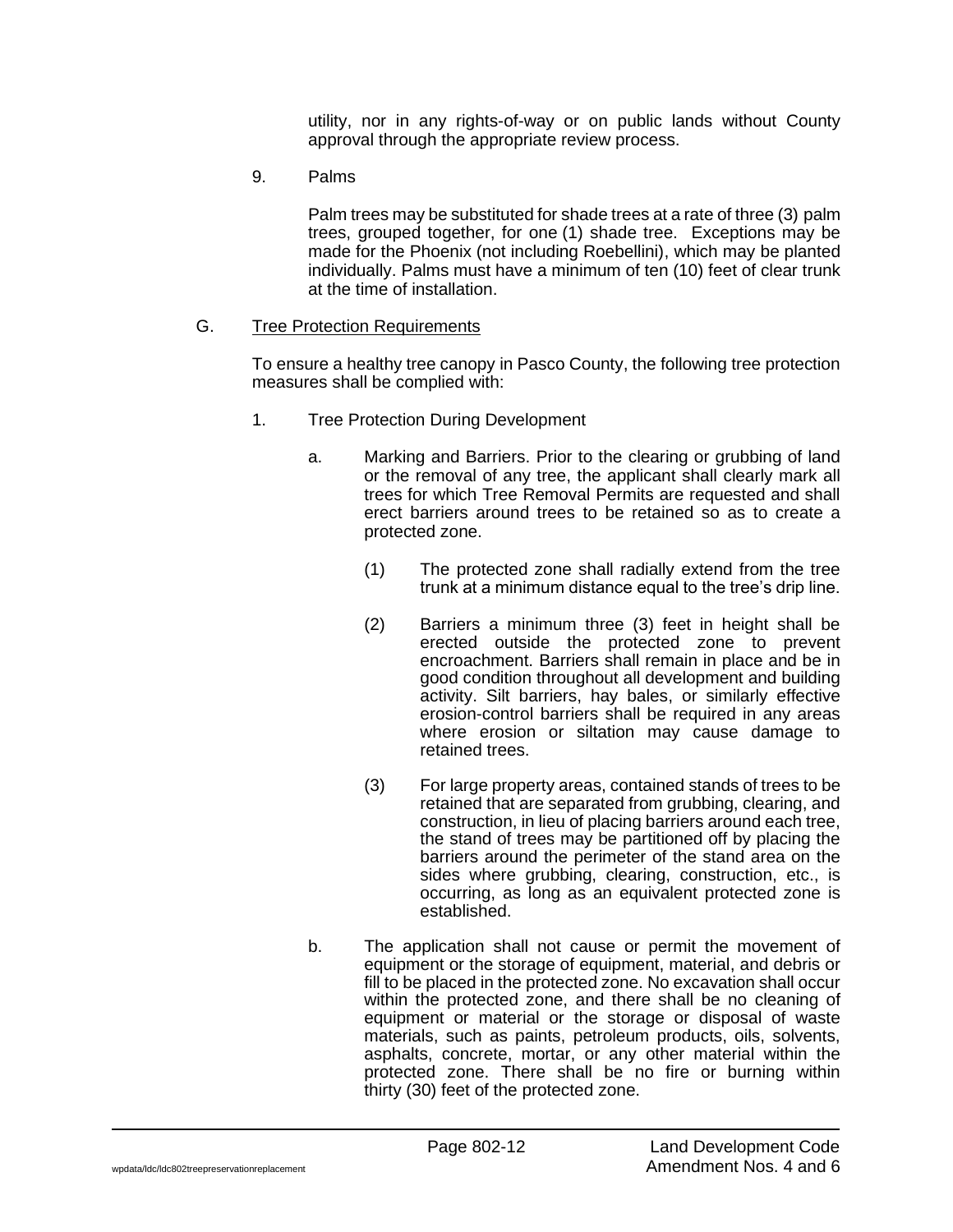- c. Protective barriers may be removed for the final grading. Removal of vegetation or any landscaping activities within the barrier area shall be accomplished by mowing or hand clearing. If landscaping is to be located within the protected zone, clearing by light rubber-wheeled machinery only in the area and to the extent necessary shall be allowed.
- 2. Utilities

Utility lines which are tunneled beneath tree roots in order to protect feeder roots are permitted. Elsewhere, trenching is allowed no closer to the tree's trunk than two-thirds of the drip line radius. However, protective measures shall be taken as specified in the *Tree Protection Manual for Builders and Developers*, as amended and published by the Florida Department of Agriculture and Consumer Services, which protective measures for feeder roots are incorporated herein by reference.

3. Activities Prohibited

When a tree is damaged by acts/omissions prohibited by this section, separate violations (or counts) may be charged for each inch of the tree measured at dbh.

The following are prohibited:

- a. Irreversible damage to a tree.
- b. Pruning or trimming any tree (except invasive) in a manner inconsistent with ANSI Pruning Standards, Section A300 2001, as amended, which is incorporated by reference.
- c. Topping of any tree.
- d. Damaging, in any manner, any tree located on public lands.
- e. Failure to remove guy or support wires, where used, from trees within six (6) months after planting.

# H. Trees of Special Significance

1. Designation

Trees of special significance are those trees or grouping of trees designated as such by resolution of the BCC. Designations can only be initiated by the property owner(s) of such trees or, if on County property, by County staff. After initiation, designation requests shall be reviewed by County staff, and those trees meeting the requirements of this section shall be presented to the BCC who shall decide whether to approve the designation. Trees may be designated if one (1) of the following criteria exists: